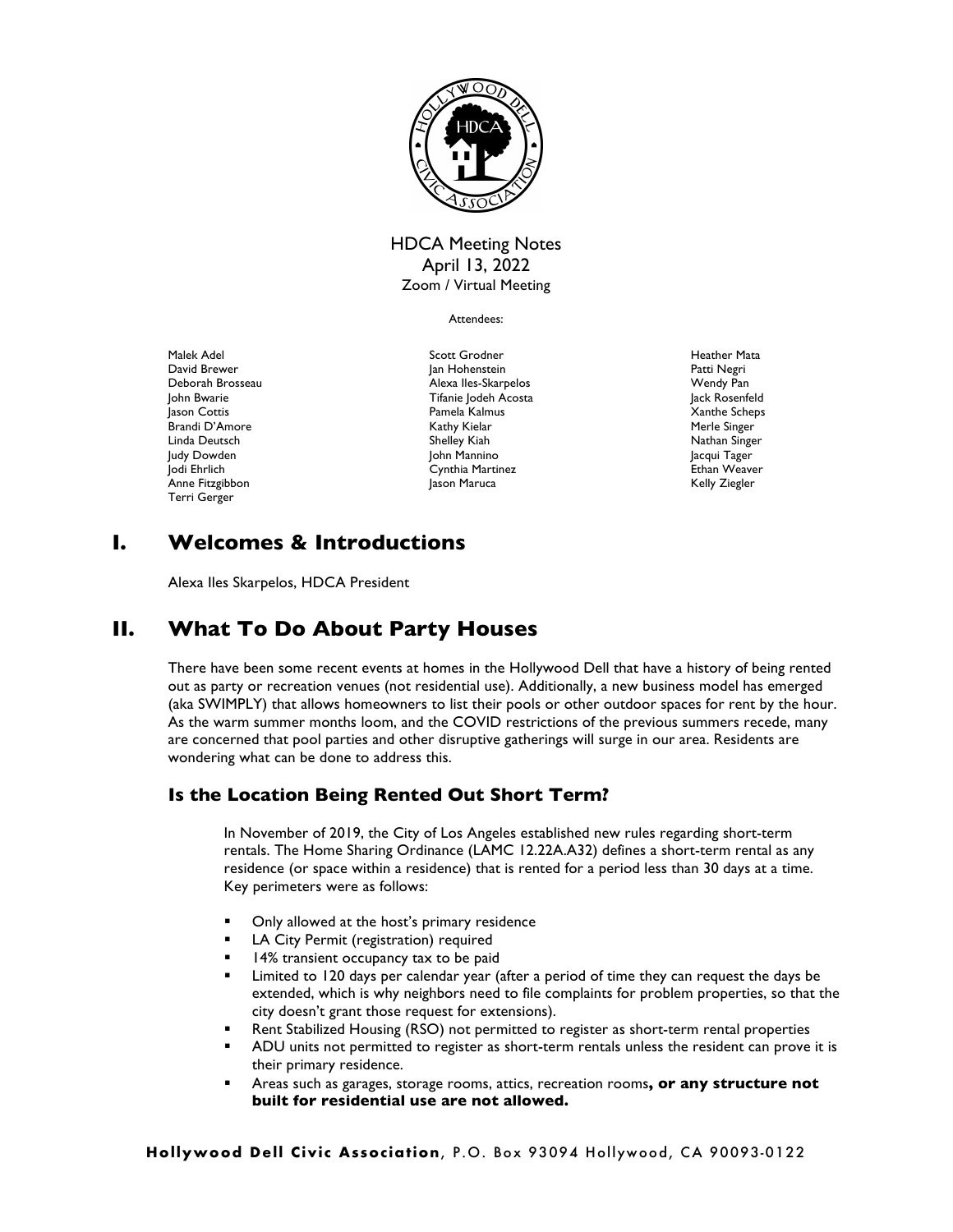#### **Home Sharing Ordinance**

http://clkrep.lacity.org/onlinedocs/2014/14-1635-S2\_ORD\_185931\_07-01-19.pdf

#### **Report Violations of the Home Sharing Ordinance**

The LA City Planning Dept. is the enforcement entity for the Home Sharing Ordinance. They have a 24 / 7 complaint hotline: (213) 267-7788.

### **Is the Location Violating Building Code Or Zoning Regulations?**

You may also report code violations to the LA Dept. of Building & Safety. You can do this online. The Hollywood Dell is primarily Zoned R1 (residential, single-family) and R2, RD2, R3 (residential, multi-family) and there are no commercial zones within the Dell borders.

To look up the zoning information go to: http://zimas.lacity.org/ and put in the address.

Types of LADBS code violations that might apply to a property being used as a party house:

- Building or property converted to another use
- Commercial operation in a residential area / business operated from a house or garage
- **Example 2** Garage converted to use other than parking<br>**Expressive garbage / inadequate waste remove**
- Excessive garbage / inadequate waste removal
- Illegal signage / advertising on a residence

To report a code violation online: https://www.ladbs.org/services/core-services/codeenforcement

### **Is the Location Violating The Loud Or Unruly Gathering Ordinance?**

In April of 2018, the City of Los Angeles established the Loud Or Unruly Gathering Ordinance (LAMC 41.58.1). This ordinance was designed to mitigate the negative impacts of disruptive gatherings at residential properties and hold the owners and their tenants responsible for any administrative citations or penalties resulting from violations. The goal was to give law enforcement additional tools (besides responding to noise complaints) for addressing chronic party house locations. Violations can be any or all of the following and result in a citation:

- Loud noise
- ! Obstruction of a street or public right-of-way (traffic jams)
- **Public intoxication or drinking in public**
- **The service of alcohol to minors; possession and / or consumption of alcohol by minors**
- ! Assault, battery, fights, domestic violence or other disturbances of the peace
- The sale or service of alcoholic beverages without a state license
- Vandalism or destruction of property
- **E** Litter (excessive garbage)
- Urinating or defecating in public
- **·** Trespassing

Citations result in administrative fines that start at \$100 and increase with each subsequent violation (\$500, \$1,000, \$2,000, \$4,000 and \$8,000). A violation notice is also posted within public view and must remain there for 30 days.

#### **Loud Or Unruly Gathering Ordinance**

https://clkrep.lacity.org/onlinedocs/2012/12-1824-S1\_ORD\_185451\_04-15-2018.pdf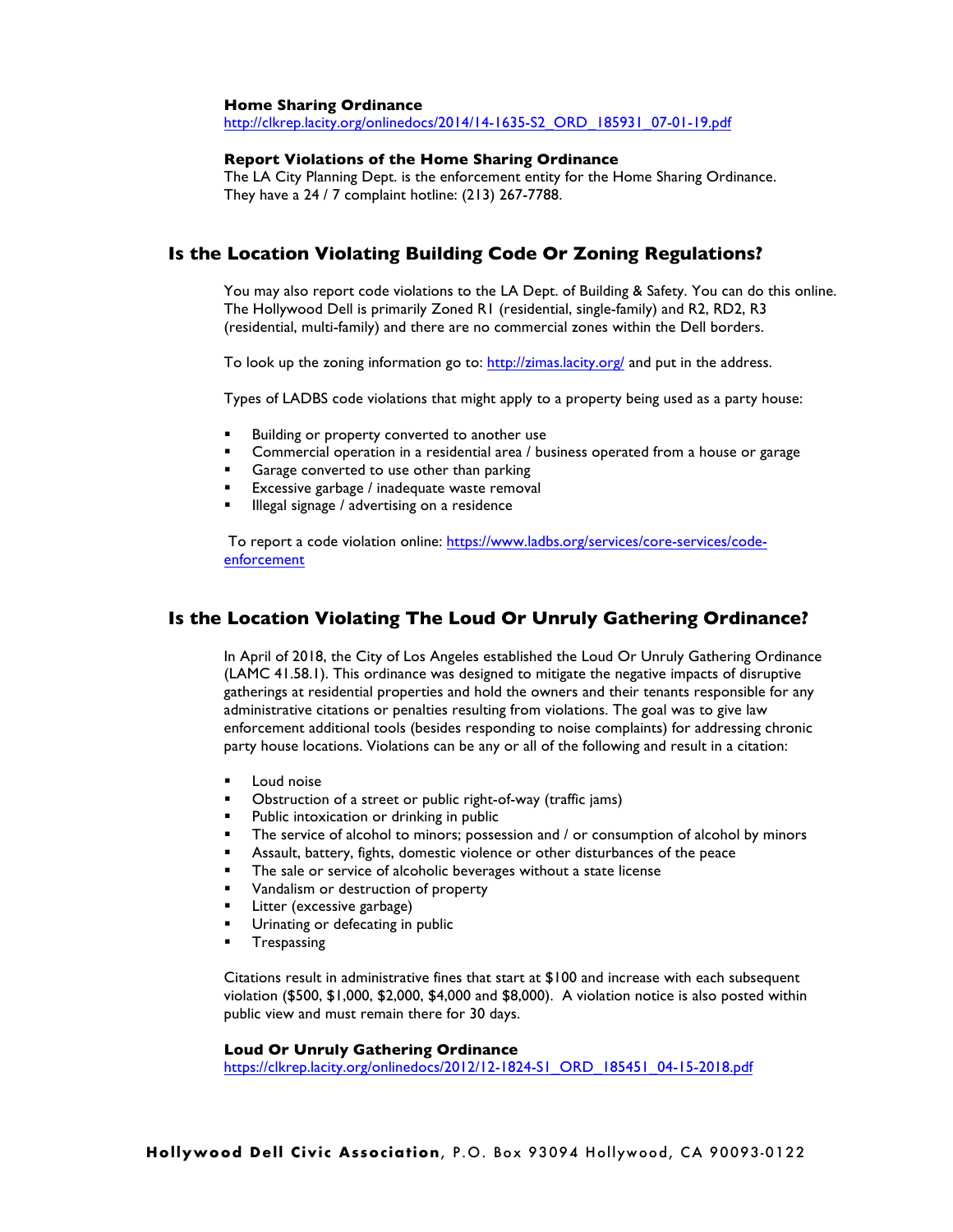## **What Can You Do?**

#### **Report Parking, Traffic & Noise Violations**

Large numbers of party attendees will bring traffic and parking issues, especially in a neighborhood like ours with narrow streets and limited parking. Clogged streets, blocked driveways, honking horns and other disruptions should be reported as follows.

LA Dept. of Traffic 24-hour Parking Enforcement Dispatch: (213) 485-4184

LAPD Non-Emergency number, traffic, excessive noise, trespass on private property: (877) ASK LAPD / (877) 275-5273

## **What Else Can You Do?**

It's important to keep a record of incidents, especially for chronic locations. It is also important to make the call to the LAPD Non-Emergency number so that there is a record on file EVERY TIME. And, whenever possible, take photos and video while the disturbances are fully underway. Be sure to keep the right folks in the loop so that we can work together to find solutions:

**Heather Mata**, Senior Lead Officer (SLO) LAPD Hollywood Division Mobile: (213) 308-0455 (as of July 2020) Email: 40988@lapd.online

**Ethan Weaver**, Deputy City Attorney LA City Attorney's Office – Hollywood Division Phone: (213) 978-7904 Email: ethan.weaver@lacity.org

**Xanthe Scheps**, Hollywood Area Field Deputy Council Member Raman's Office – CD4 Phone: (213) 999-1078 Email: xanthe.scheps@lacity.org

**Alexa Iles Skarpelos**, President Hollywood Dell Civic Association Mobile: (310) 497-3982 Email: alexa@hollywooddell.com

Specific to 6447 Weidlake Drive, where the most recent incident occurred, the long-term tenant and the property owner were both cited by LAPD and fined for violating the Loud & Unruly Gathering Ordinance. The property owner has also indicated that he has started eviction process with those tenants for violating their lease agreement by "subletting" the house for the party.

Officer Mata has spoken with the property owner and requested contact information for his all of his current tenants (6425, 6435, 6447, 6451). She has had success in the past with reaching out to them directly and letting them know about the issues and restrictions that they may be cited for if they violate the Home Sharing and Loud or Unruly ordinances and get complaints from neighbors or calls for service from LAPD. She also works closely with Ethan Weaver, in the City Attorney's office to identify potential nuisance property prosecutions.

During the pandemic when the Hollywood Entertainment District was shut down, resources that normally went to covering the restaurants and clubs in Hollywood were shifted to a dedicated patrol in the hills to address the party house problem. The dedicated patrol was very effective when it was in operation. Since then, resources have been pulled.

We are recommending that LAPD re-instate the dedicated Hollywood patrol for party houses. The HDCA has asked CD4 to look into providing support for this out of their discretionary fund.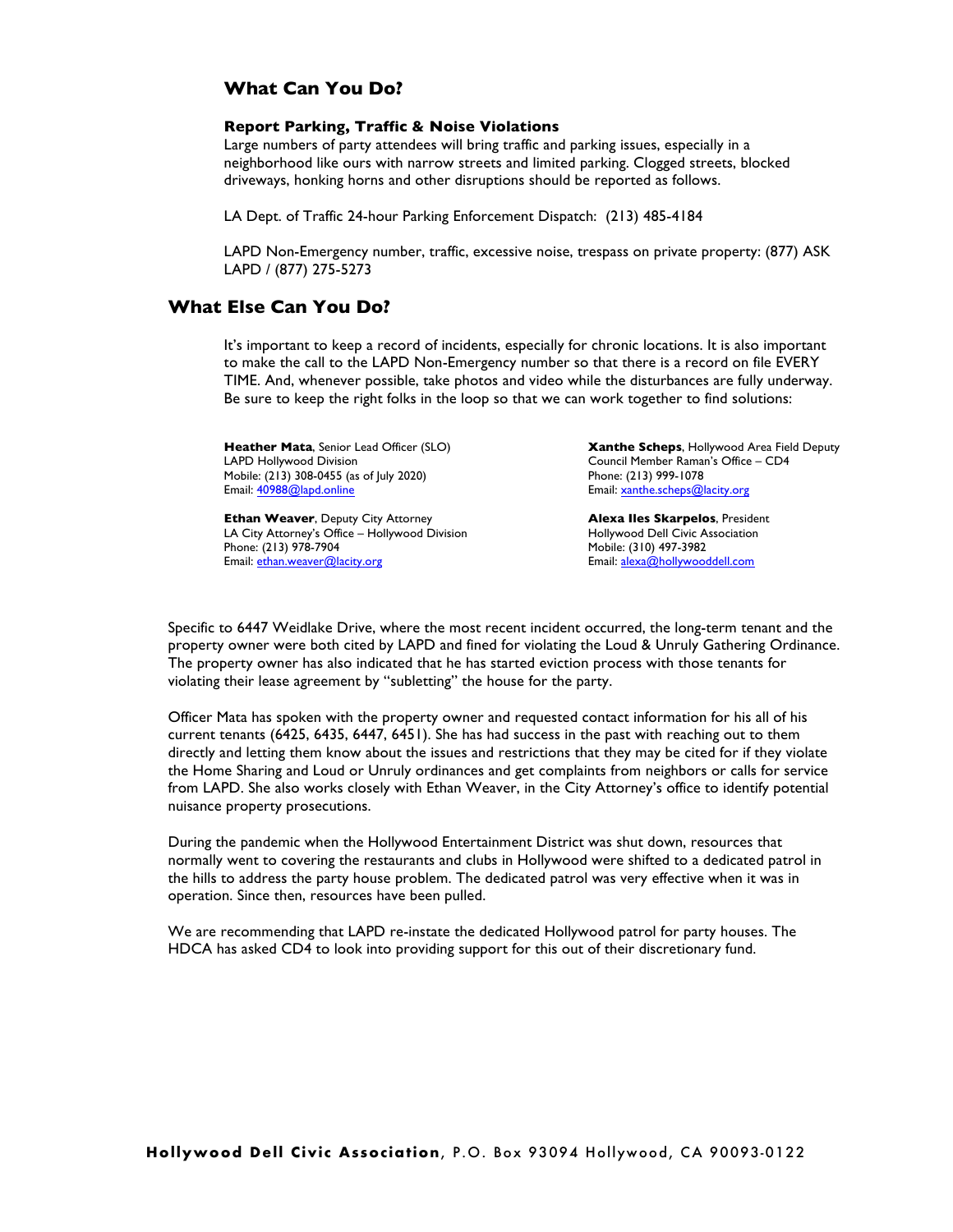# **III. Updates from Local Officials & Reps**

#### **LA City Attorney's Office**

Ethan Weaver, Hollywood Area Neighborhood Prosecutor Email: ethan.weaver@lacity.org Phone: (213) 978-7904

#### Party Houses

Ethan updated us on his efforts to get in front of the potential party house problems in the months ahead.

He asked us to please do the following:

- 1. Call the LAPD Non-Emergency number so that there is a record of the incident he can track
- 2. Email him and Officer Mata as a follow-up.

Ethan also spoke about the new "pool sharing" app called SWIMPLY. He said that the home sharing ordinance should cover this. Neighbors should still report issues via the Planning Dept. hotline. He is also having discussions with CD4 to potentially beef up the language to specifically cover this.

#### Franklin / Cahuenga / Wilcox Triangle

Ethan had hoped to announce some significant progress but things are going a bit slower than he hoped. There was a question about the Jacaranda tree on the site, Ethan did have an arborist examine the tree and the damage seems to be superficial and not existential.

#### **LAPD Senior Lead Officer**

Heather Mata Email: 40988@lapd.online Phone: (213) 308-0455

#### March 25<sup>th</sup> SWAT Response to Quebec Drive

LAPD responded to a report of a barricaded armed suspect in a house on Quebec. It turned out that this was a part of an ongoing dispute between the two parties who have had a previous history of exchanging gunfire. It turned out that there wasn't anyone in the house. The SWAT command was able to confirm that the alleged suspect was actually outside of Los Angeles. The response was because of the history between these two. SWAT was able to clear the house and it all ended up being a big fuss for no actual danger.

#### Dedicated Party Patrol

Since LAPD no longer has resources to fund a dedicated patrol, we are back to calls being answered by general patrol and they are prioritized so there may be longer response times.

#### Short Term Rental Issues

In addition to reporting to the Planning Dept. hotline, Officer Mata asked that neighbors send her an email with a "heads up" so she can use her official channels with AirBNB to help get those locations dealt with.

#### Recent Follow Home Attacks

These are gang coordinated. People are getting followed home from high-end restaurants and clubs. Victims are targeted because they are displaying expensive watches, jewelry and driving pricy cars. While some have been followed home from businesses in the Hollywood Area, none of the victims so far have been area residents.

#### Crime Stats

Crime stats are starting to trend the right way after a period of increase. In our neighborhood there were a few crimes reported in the past month, mostly theft from auto and one grand theft auto. We tend to have property crime and not more serious crimes in the Dell.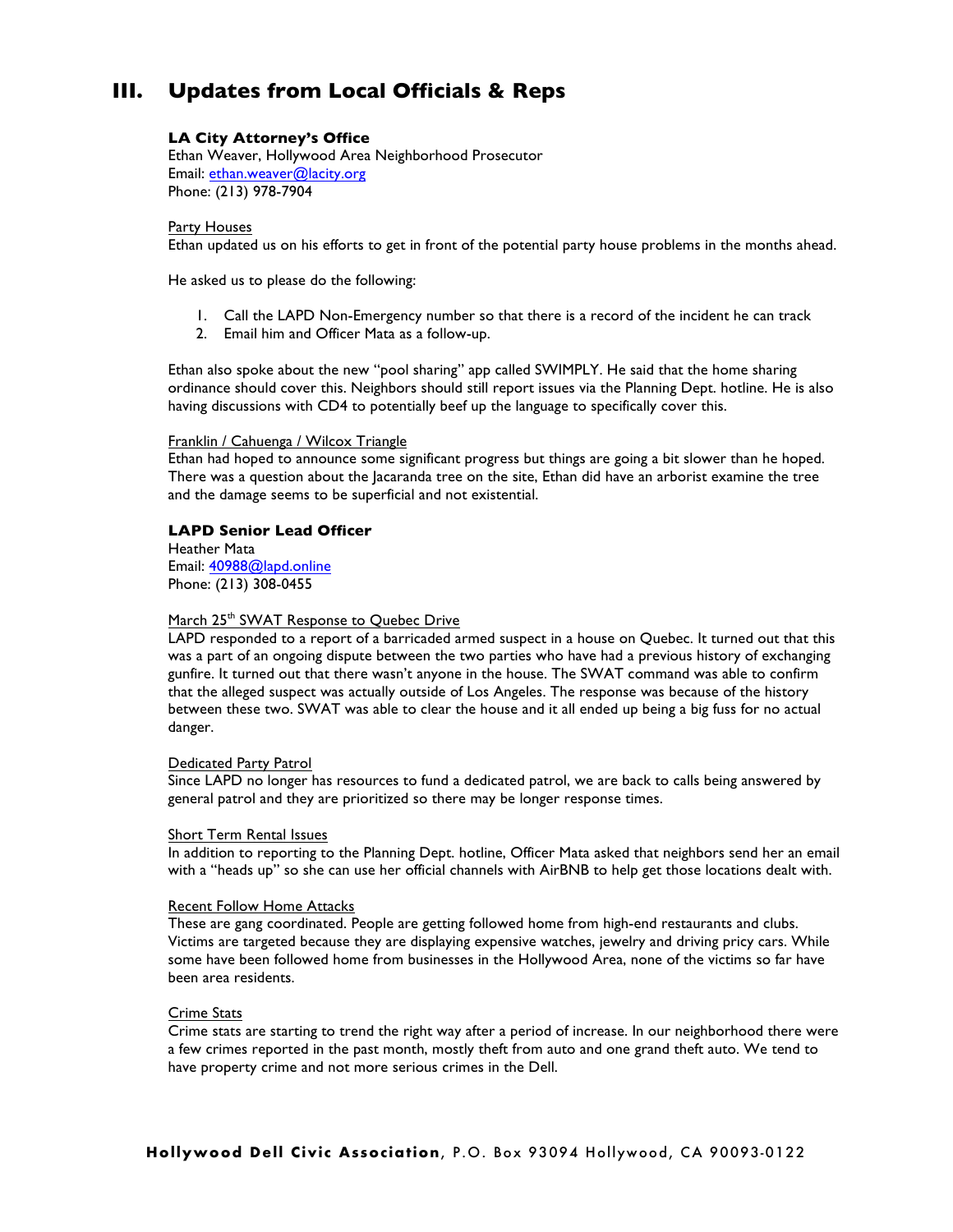#### **LA County Supervisor Kathryn Barger's office**

Jason Maruca, Field Deputy Email: | Maruca@bos.lacounty.gov Phone: (818) 993-5170

#### Homeless Services

Supervisor Barger will be bringing a motion to the LA County Board of Supervisors (May  $3^{rd}$ ) to discuss the implementation of the Blue Ribbon Commission on Homelessness. This was based off the Supervisor's motion in July to look at how we can make our homeless services more efficient and accountable.

To read the full, 111-page Blue Ribbon Commission on Homelessness Report published on March 30, 2022: https://brch.lacounty.gov/LinkClick.aspx?fileticket=9lIkAHvEM5Q%3D&portalid=43

#### Hollywood Bowl

Supervisor Barger recently met with the Hollywood Bowl management.

Sign-Up

Jason also encouraged everyone to sign-up for their newsletter to get updates directly. https://kathrynbarger.lacounty.gov/newsletter/

#### **CD4 / Council Member Nithya Raman's Office**

Xanthe Scheps, Field Representative Email: xanthe.scheps@lacity.org Phone: (213) 645-7721

#### Beautify LA Grant

The KLAB Community Beautification Grant is a competitive matching grant (up to \$2,500) that will be awarded to community groups in Los Angeles to fund exceptional neighborhood beautification projects. As a matching grant, each awarded project is required to match a minimum of 25% of the grant amount or more through contributions. http://laocb.org/beautify-la-grant/

#### Climate Equity Series

Climate Equity LA is hosting a series: Community-Driven Resilience and Adaptation in LA. They will cover: climate resilience; mitigating climate risks and hazards; and community driven climate emergency preparedness. For details or to sign up visit: https://us06web.zoom.us/meeting/register/tZclduqhqDguGtF0FfUgxLIora0NKq6iFQux

#### City Hall Is Reopening – May  $4<sup>th</sup>$

After being closed to the public for more than two years, the Los Angeles City Hall will be reopening on May 4, 2022. Visitors will be required to show proof of vaccination or proof of a negative COVID test within the previous 72 hours to enter the building.

#### Encampment to Home Project

They have been successful getting 39 people from the Cahuenga Tunnel (under the 101) into interim housing.

#### Franklin / Cahuenga / Wilcox Triangle

HDCA has asked CD4 to take the lead on getting the Franklin / Cahuenga / Wilcox Triangle situation restored. CD4 is working on outreach with the encampment occupants of the triangle so that they can get those people housed when the City is ready to do the planting restoration work.

*Question: There is a section of the Franklin Ivar Park fence that keeps getting vandalized. Is there another method to reinforce the fence so it wouldn't be so easy to push it open?*

Answer: She will reach out to Rec & Parks to see if they have any ideas. It may be complicated by the fact that CALTRANs property is on the other side of the fence.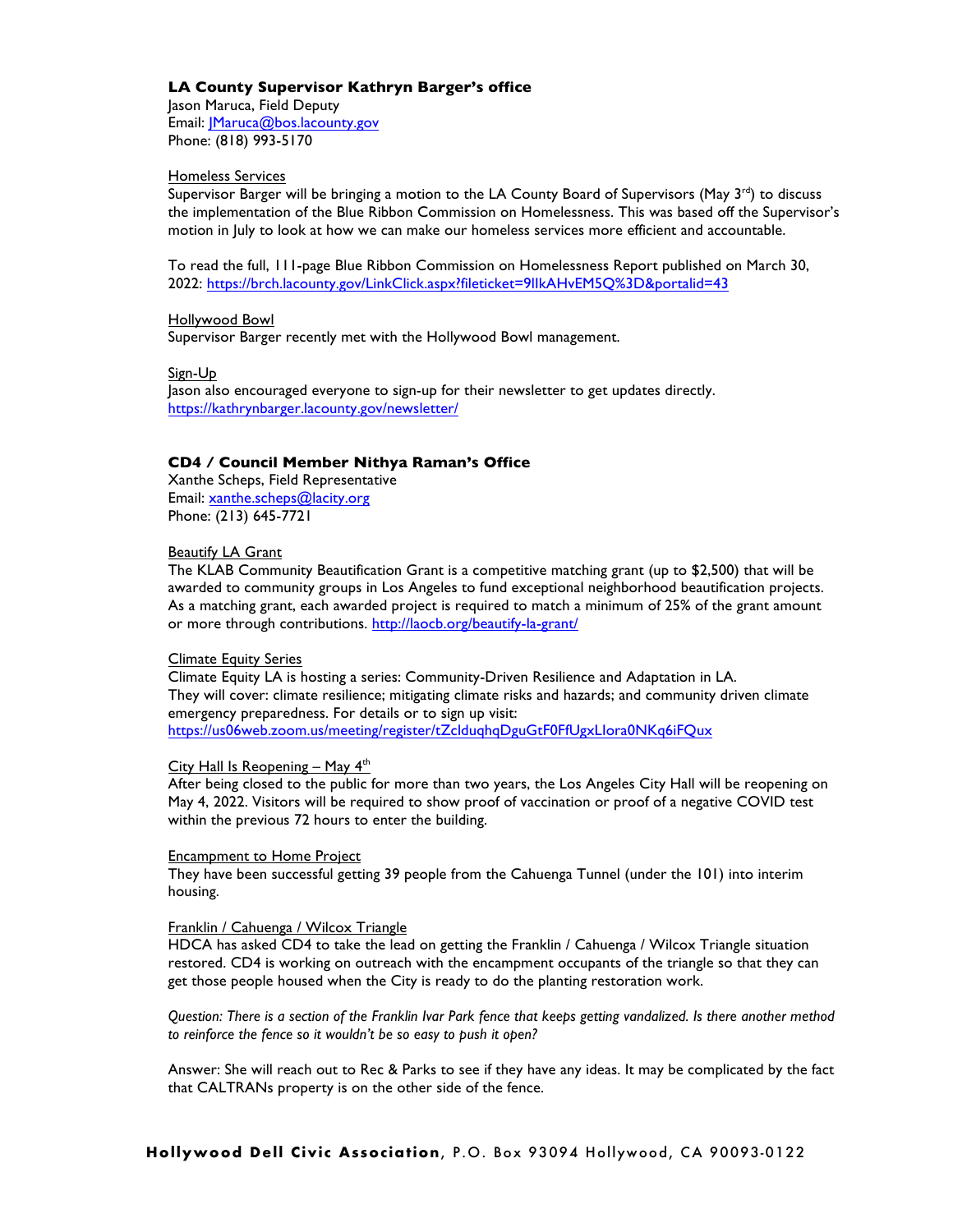*Question: What happens if encampment occupants refuse shelter when offered?* 

Answer from Xanthe: They make an effort to offer shelter options that work for them. Previously people might have been reluctant to go into a congregate shelter setting, or go to a housing option if they couldn't bring their pets. So it's important to match them with viable options.

#### LA to Lift Moratorium on Towing Illegally Parked RVs (Campers)

Enforcement of towing of vehicle dwellings had been suspended in March of 2020.

The motion asked for LADOT to put together an implementation plan for enforcement of parking of RVs / Campers on public streets. They have some big challenges to actually getting these vehicles off the street:

- LADOT doesn't have storage space for these large towed vehicles
- **They don't have the proper towing equipment for these large vehicles**
- ! If the vehicle has someone living in it (being used as their residence) the City may be prohibited from impounding it.

*Question: What has the Council Office done to find locations for safe parking that will accept large vehicles?*

Answer from Xanthe: It's been difficult to find City property that is appropriate for this. The few possible locations have encountered push back from the local residents.

#### **Hollywood United Neighborhood Council**

Brandi D'Amore, HUNC Board Member Email: brandi@hunc.org Phone: (323) 861-4418

#### Issues with Mural at Argyle & Franklin

Argyle Civic Association submitted a complaint because the design submitted didn't match what was actually painted on the building. There will be upcoming public hearings for the community to weigh in.

#### Ad Hoc Committee on the Hollywood Sign

HUNC has voted to form an Ad Hoc Committee to address issues pertaining to the impact of activities / problems related to the Hollywood Sign.

#### HUNC Approved \$'s for the Dell Block Party

\$2,500 was approved by the HUNC board towards the Hollywood Dell June 4, 2022 Block Party.

#### HUNC Open Board Seats

HUNC has several open seats. If you or someone you know is interested in any of the following volunteer positions, you will need to submit your application before Friday, April 29, 2022 at 5pm.

- ! Geographical Seat for Area 5 (South of Franklin / 101, between Cahuenga & Gower)
- ! Geographical Seat for Area 4 (South of Franklin between Gower and Western)
- ! Business Seat for Area A (South of Franklin / 101, between Cahuenga & Gower)
- ! Business Seat for Area B (South of Franklin between Gower and Western)
- **EXEL Area A COOCO EXEL A** (South of Franklin / 101, between Cahuenga & Gower)
- **E** Renter Seat for Area B (South of Franklin between Gower and Western)

Note: As a Dell resident you may qualify as a "stakeholder" for the Geographical Seat for either Area 4 or 5 if you work, go to school, worship or are a member of an organization that meets regularly in that area. You don't have to actually live in those areas to qualify.

For details and how to apply: https://hollywoodunitednc.org/open-board-seats/

**Hollywood Dell Civic Association**, P.O. Box 93094 Hollywood, CA 90093-0122